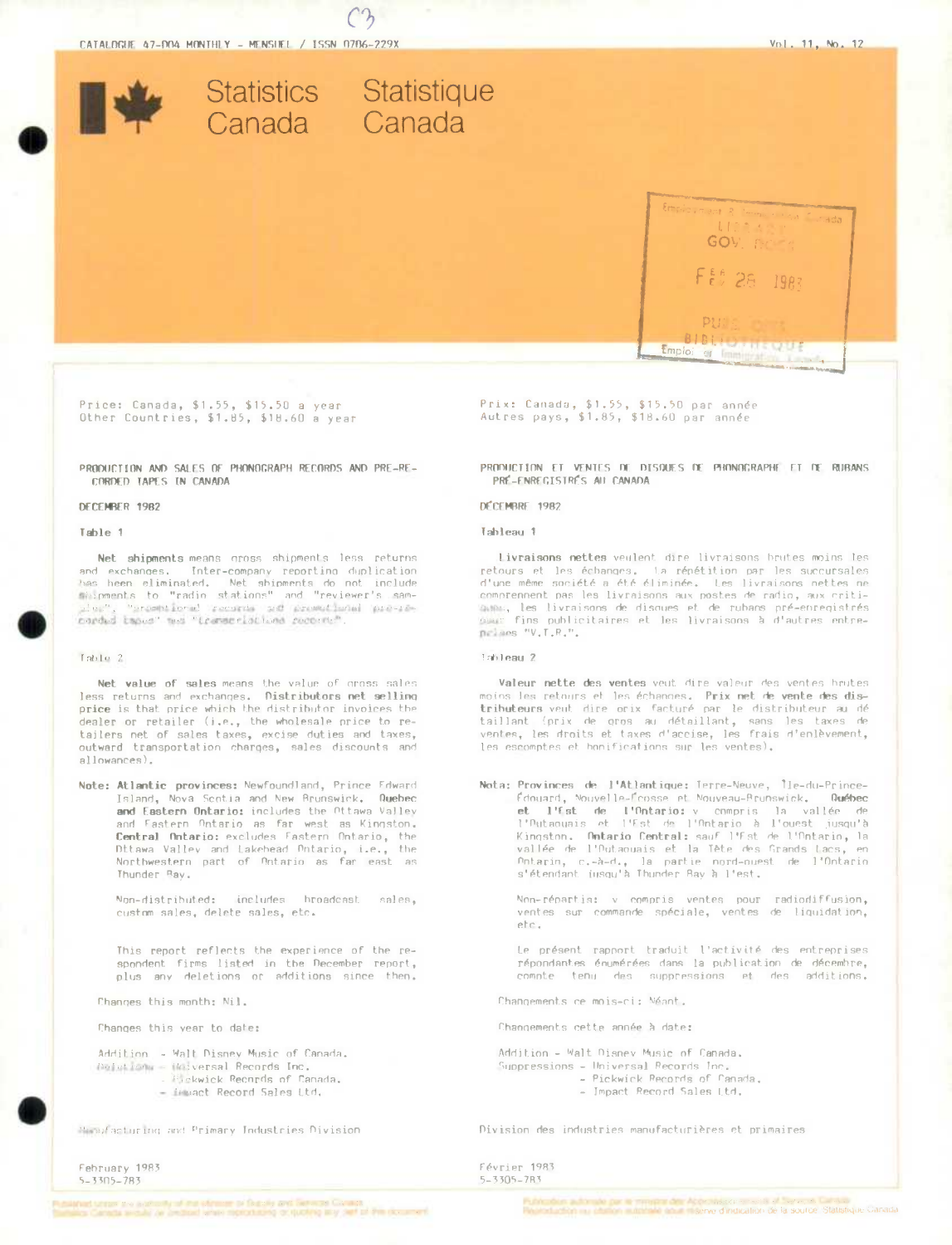TABLE 1. Production and Net Shipments of Phonograph Records and Pre-recorded Tapes in Canada, by Size and Type

|                                                                                                                  | Production          |                       | Net shipments<br>Livraisons nettes |                         |  |  |  |  |
|------------------------------------------------------------------------------------------------------------------|---------------------|-----------------------|------------------------------------|-------------------------|--|--|--|--|
|                                                                                                                  | December            | Year-to-date          | December                           | Year-to-date            |  |  |  |  |
|                                                                                                                  | Décembre            | Total cumulatif       | Décembre                           | Total cumulatif         |  |  |  |  |
|                                                                                                                  | $units - unit$      |                       |                                    |                         |  |  |  |  |
| Phonograph records - Disques de phonographe:                                                                     |                     |                       |                                    |                         |  |  |  |  |
| $7n$ size (all speeds) - Grandeur $7n$ (toutes)<br>vitesses)<br>$12"$ size (all speeds) - Grandeur $12"$ (toutes | 1 495 500           | 17 882 065            | 1 321 560                          | 12 356 494              |  |  |  |  |
| vitesses)                                                                                                        | 3 404 982           | 44 310 558            | 4 238 010                          | 37 815 310              |  |  |  |  |
| TOTAL                                                                                                            | 4 900 482           | 62 192 623            | 5 559 570                          | 50 171 804              |  |  |  |  |
| Pre-recorded tapes - Ruhans pré-enregistrés:                                                                     |                     |                       |                                    |                         |  |  |  |  |
| Cartridges - 8-track - Cartouches - 8 pistes<br>Cassettes                                                        | 49 543<br>1 221 629 | 932 895<br>20 205 119 | 423 553<br>1 235 826               | 1 801 785<br>18 176 374 |  |  |  |  |
| <b>TRTAL</b>                                                                                                     | 1 271 172           | 21 138 014            | 1 659 379                          | 19 978 159              |  |  |  |  |

TABLEAU 1. Production et livraisons nettes de disques de phonographe et de rubans pré-enreqistrés au Canada, suivant la<br>dimension et le nenre

TABLE 2. Net Value of Salus (Distributors Net Selling Price) of Domestic Phonograph Records and Pre-recorded Tapes in Canada, by Area, etc.

TABLEAU 2. Valeur nette des ventes (prix de vente nette du distributeur) des disques de phonographe et des rubans pré-enredistrés au Canada, par région, etc.

|                                                                                              | Phonograph records<br>Disques de phononraphe |            |                                 |  | Pre-recorded tapes<br>Rubans pré-enregistrés |  |                 |  |              |  |            |  |
|----------------------------------------------------------------------------------------------|----------------------------------------------|------------|---------------------------------|--|----------------------------------------------|--|-----------------|--|--------------|--|------------|--|
|                                                                                              | December<br><b>Décembre</b>                  |            | Year-to-date<br>Total cumulatif |  | December<br>Décembre                         |  |                 |  | Year-to-date |  |            |  |
|                                                                                              |                                              |            |                                 |  |                                              |  | Total cumulatif |  |              |  |            |  |
|                                                                                              |                                              | dollars    |                                 |  |                                              |  |                 |  |              |  |            |  |
|                                                                                              |                                              |            |                                 |  |                                              |  |                 |  |              |  |            |  |
| Atlantic provinces - Provinces de l'Atlantique                                               |                                              |            | 380 698                         |  | 5 599 996                                    |  |                 |  | 258 3R1      |  | 3 641 548  |  |
| Buehec and Fastern Botario - Buébec et l'Est                                                 |                                              |            |                                 |  |                                              |  |                 |  |              |  |            |  |
| de l'Ontario                                                                                 |                                              | 4 495 590  |                                 |  | 45 425 399                                   |  |                 |  | 1 269 585    |  | 14 140 660 |  |
| Central Ontario - Ontario Central                                                            |                                              | 4 966 268  |                                 |  | 55 253 ASR                                   |  |                 |  | 1 711 615    |  | 23 391 471 |  |
| Lakehead Antario, Manitoba and Saskatchewan -<br>Tête des Grands Lacs de l'Ontario, Manitoba |                                              |            |                                 |  |                                              |  |                 |  |              |  |            |  |
| et Saskatchewan                                                                              |                                              |            | 355 835                         |  | 6 460 927                                    |  |                 |  | 186 801      |  | 3 824 502  |  |
| Alberta                                                                                      |                                              | 1 684 041  |                                 |  | 24 942 812                                   |  |                 |  | 871 133      |  | 15 290 389 |  |
| British Columbia - Colombie-Britannique                                                      |                                              | 912 659    |                                 |  | 12 591 678                                   |  |                 |  | 379 196      |  | 5 904 519  |  |
| Non-distributed - Non-répartis                                                               |                                              | 1 047 802  |                                 |  | 12 441 471                                   |  |                 |  | 983 765      |  | 11 687 193 |  |
| TRTAL                                                                                        |                                              | 13 R42 893 |                                 |  | 162 716 141                                  |  |                 |  | 5 660 476    |  | 77 ABO 272 |  |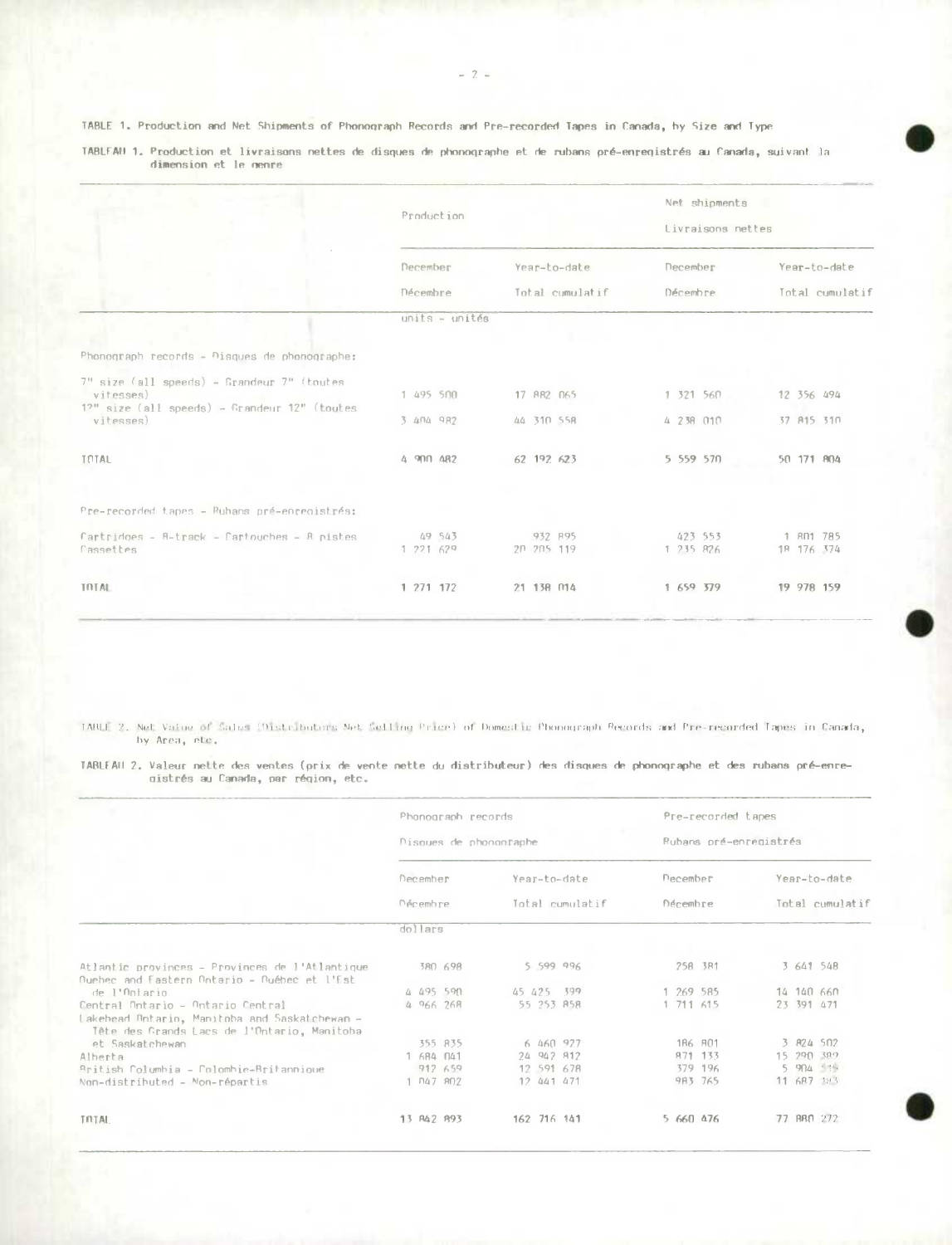## List of Reporting Firms

Liste des firmes déclarantes

| Name | Plant location          |
|------|-------------------------|
| Nom  | Localisation de l'usine |

# Québec

K-Tel International Ltd. (Included with Winnipeg plant - Inclus avec l'usine de Winnipeg) Les distributions Québec Or Inc. (Div. Trans-Canada) Polygram Reader's Digest

## Ontario



### Manitoba

K-Tel International Ltd.

## **British Columbia**

Imperial Record Corp. Ltd.

Winnipeg

Montréal

St-Laurent

St-Laurent

Montréal

Vancouver